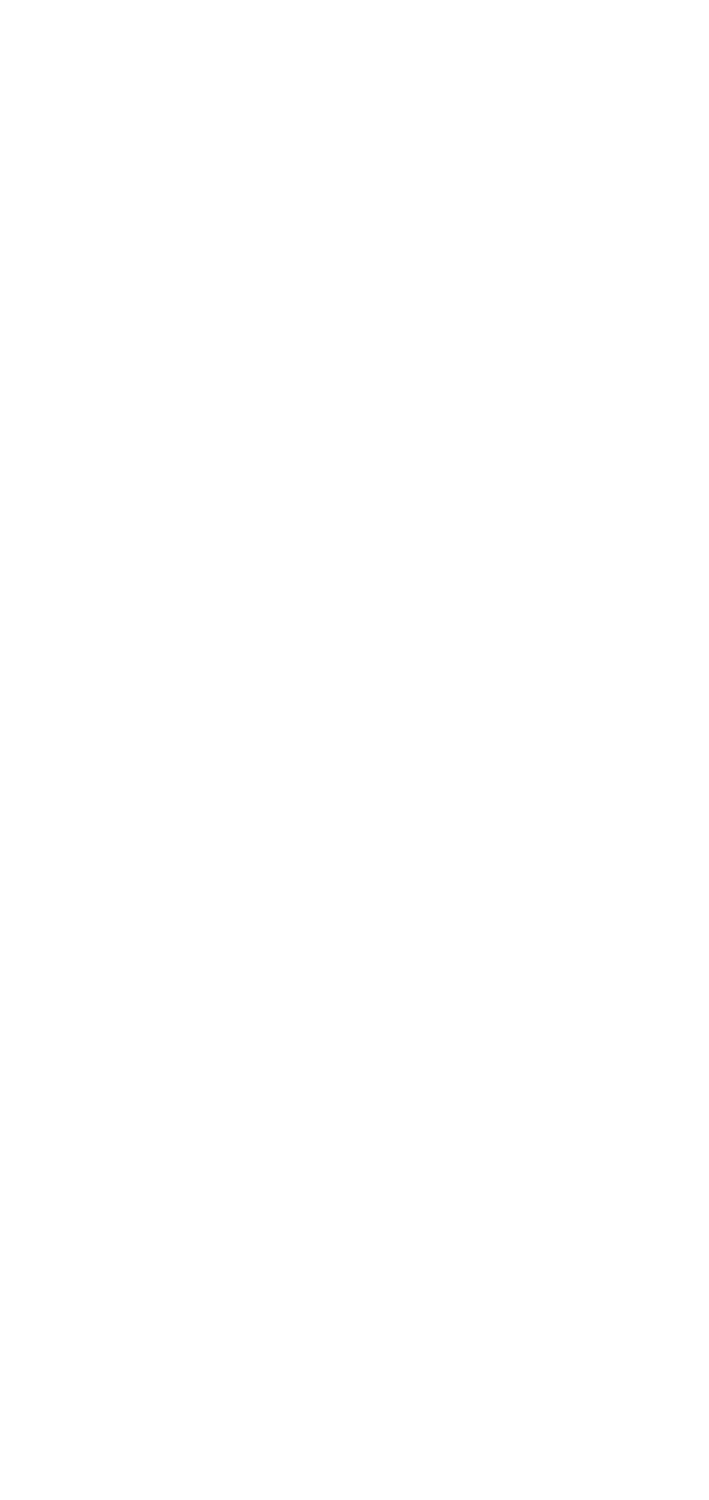# **Investment Objective and Policy**

The investment objective of this Trust is to secure capital growth from a portfolio of securities for companies whose business conforms to a range of ethical and environmental guidelines.

Securities representing all such companies in the FTSE 350 Index will be held with weightings generally proportionate to their market capitalisation.

From time to time non-Index constituents and non ethical stocks may be held as a result of a corporate action and these holdings will be sold or transferred as soon as reasonably practical.

Companies will be considered eligible unless they are involved in the following activities:

| Animal testing              | Military – nature of involvement |
|-----------------------------|----------------------------------|
| Gambling                    | Non-sustainable Timber           |
| Health & safety convictions | Nuclear power                    |
| Countries with poor human   | Ozone depleting chemicals        |
| rights records              | Pornography                      |
| Intensive farming           | Tobacco                          |
| <b>Investment Trusts</b>    | Water pollution                  |
|                             |                                  |

Independent monitoring of companies is carried out by Ethical Investment Research Services ("EIRIS") based on the criteria above.

#### **Risk Profile**

#### **Market Risk**

Market risk arises mainly from uncertainty about future prices. It represents the potential loss that the Trust may suffer through holding market positions in the face of market movements. The Manager adheres to the investment guidelines and in this way, monitors and controls the exposure to risk from any type of security, sector or issuer.

# **Trust Facts**

| <b>Period Fnd Dates for Distributions:</b> |           | 12 Jun. 12 Dec |
|--------------------------------------------|-----------|----------------|
| Distribution Dates:                        |           | 12 Aug, 12 Feb |
| <b>Ongoing Charges Figures:</b>            | 12 Jun 17 | 12 Dec 16      |
| $R$ -Class                                 | 1.05%     | 1.15%          |
| F-Class                                    | 0.45%     | 0.45%          |
| I-Class                                    | 0.31%     | 0.31%          |

The Ongoing Charges Figure (OCF) is the ratio of the Trust's total discloseable costs (excluding overdraft interest) to the average net assets of the Trust.

The OCF is intended to provide a reliable figure which gives the most accurate measure of what it costs to invest in a trust and is calculated based on the last period's figures.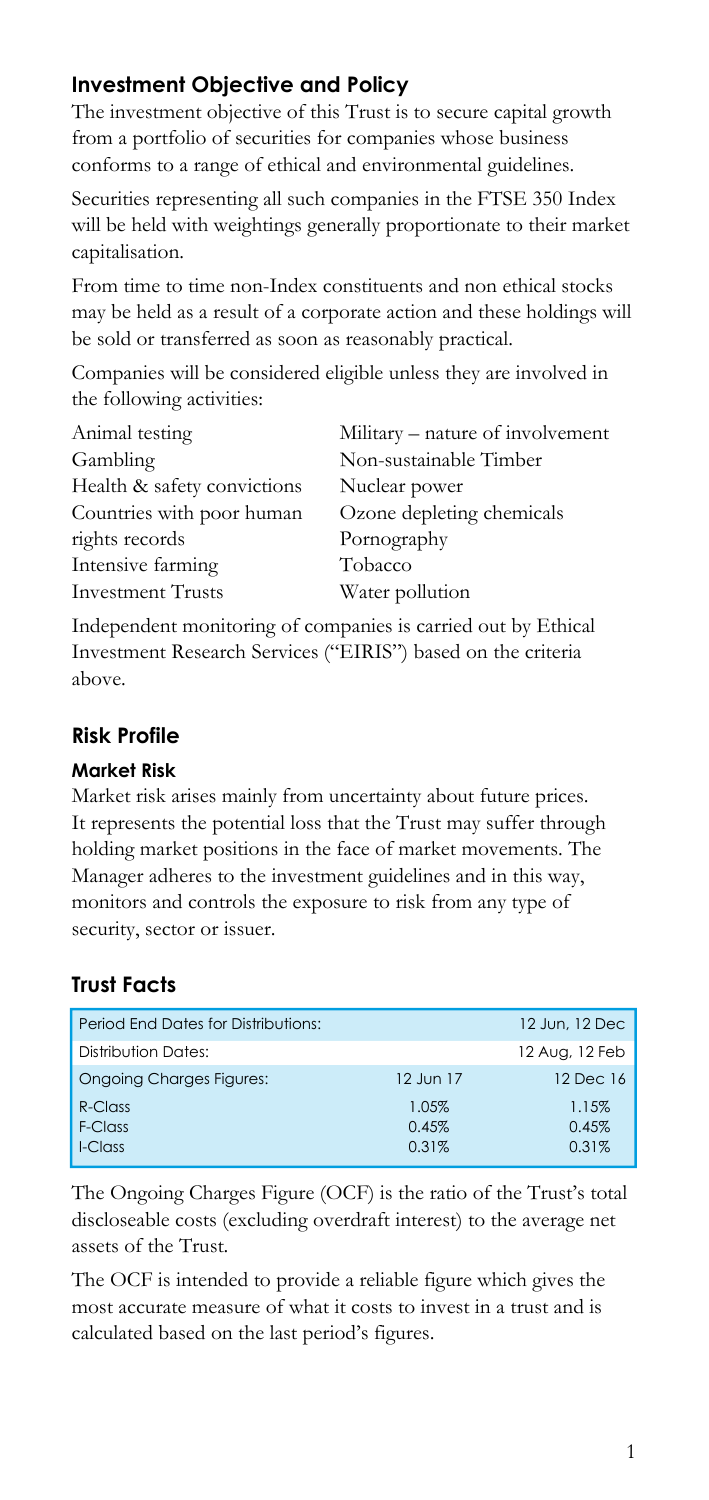# **Risk and Reward Profile**



- This risk and reward profile is based on historical data which may not be a reliable indication of the Trust's risk and reward category in the future.
- The category is based on the rate at which the value of the Trust has moved up and down in the past.
- This Trust is in category five because it invests in company shares which generally provide higher rewards and higher risks than other investments such as bonds, cash or commercial property.
- The Trust's category is not guaranteed to remain the same and may change over time.
- Even a trust in the lowest category is not a risk free investment.

# **Distribution Information**

#### **R-Class**

The distribution payable on 12 August 2017 is 0.7917p per unit for distribution units and 1.1404p per unit for accumulation units.

# **F-Class**

The distribution payable on 12 August 2017 is 1.0283p per unit for distribution units and 1.5238p per unit for accumulation units.

# **I-Class**

The distribution payable on 12 August 2017 is 1.0680p per unit for distribution units and 1.6789p per unit for accumulation units.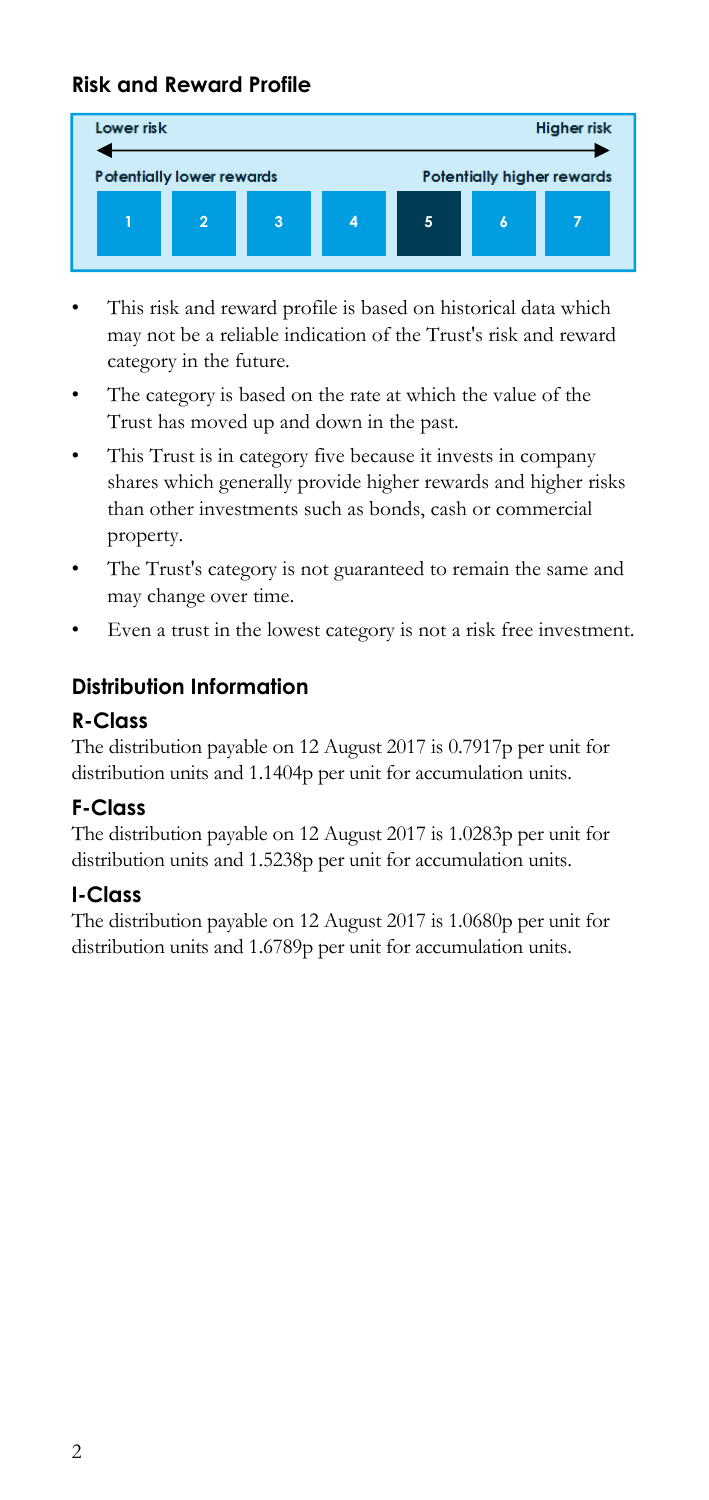#### **Net Asset Values and Units in Issue**

| <b>Class</b>                                                  | <b>Net Asset</b><br>Value (£) | <b>Units in Issue</b>     | <b>Net Asset</b><br><b>Value per</b><br>Unit (p) |
|---------------------------------------------------------------|-------------------------------|---------------------------|--------------------------------------------------|
| $R$ -Class<br>Distribution Units<br><b>Accumulation Units</b> | 140.585.760<br>74.248.165     | 214.613.919<br>77.728.574 | 65.51<br>95.52                                   |
| F-Class<br>Distribution Units<br><b>Accumulation Units</b>    | 105.324<br>254,505            | 159,875<br>256,698        | 65.88<br>99.15                                   |
| I-Class<br>Distribution Units<br><b>Accumulation Units</b>    | 60.274.910<br>47,573,229      | 92.100.836<br>45,499,081  | 65.44<br>104.56                                  |

**Past performance is not a guide to future performance.** 

**The price of units and any income from them may go down as well as up.**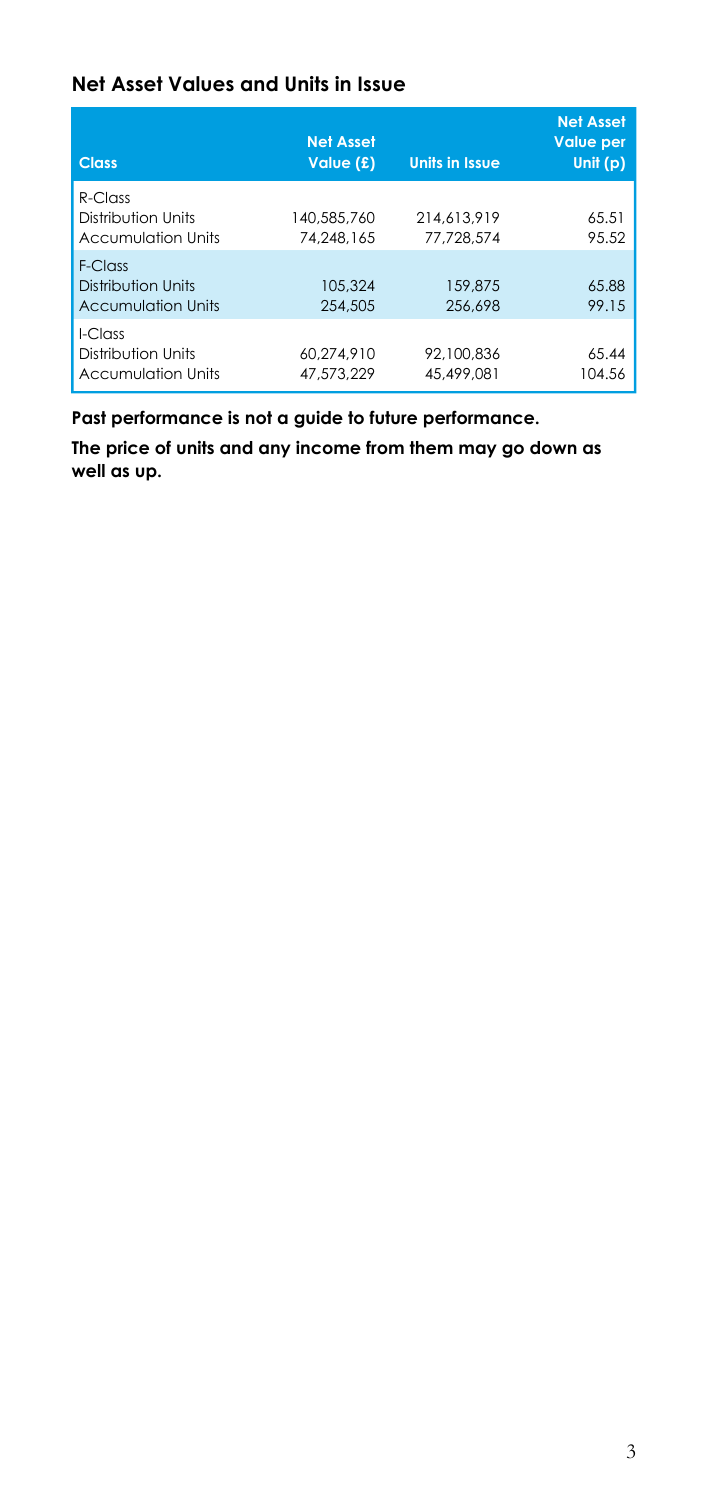#### **Portfolio Information**

The top 10 holdings and their associated weighting at the current period end and preceding year end were:

| <b>Top 10 Holdings at</b><br>12 June 2017 |                                         | <b>Top 10 Holdings at</b><br>12 December 2016 |                                         |
|-------------------------------------------|-----------------------------------------|-----------------------------------------------|-----------------------------------------|
| Holding                                   | Percentage of<br><b>Net Asset Value</b> | Holding                                       | Percentage of<br><b>Net Asset Value</b> |
| <b>Vodafone Group</b>                     | 6.42%                                   | <b>Vodafone Group</b>                         | 6.14%                                   |
| Lloyds Banking Group                      | 5.21%                                   | Prudential                                    | 4.71%                                   |
| Prudential                                | 4.98%                                   | Lloyds Banking Group                          | 4.60%                                   |
| Shire                                     | 4.17%                                   | Shire                                         | 4.56%                                   |
| National Grid                             | 3.81%                                   | National Grid                                 | 4.02%                                   |
| <b>BT Group</b>                           | 2.70%                                   | <b>BT Group</b>                               | 3.41%                                   |
| <b>CRH</b>                                | 2.56%                                   | <b>CRH</b>                                    | 2.59%                                   |
| Aviva                                     | 2.34%                                   | WPP                                           | 2.58%                                   |
| Scottish & Southern<br>Energy             | 1.65%                                   | Aviva                                         | 2.25%                                   |
| Legal & General Group                     | 1.65%                                   | Tesco                                         | 2.03%                                   |

#### **Trust Holdings as at 12 June 2017**



# **Trust Holdings as at 12 December 2016**

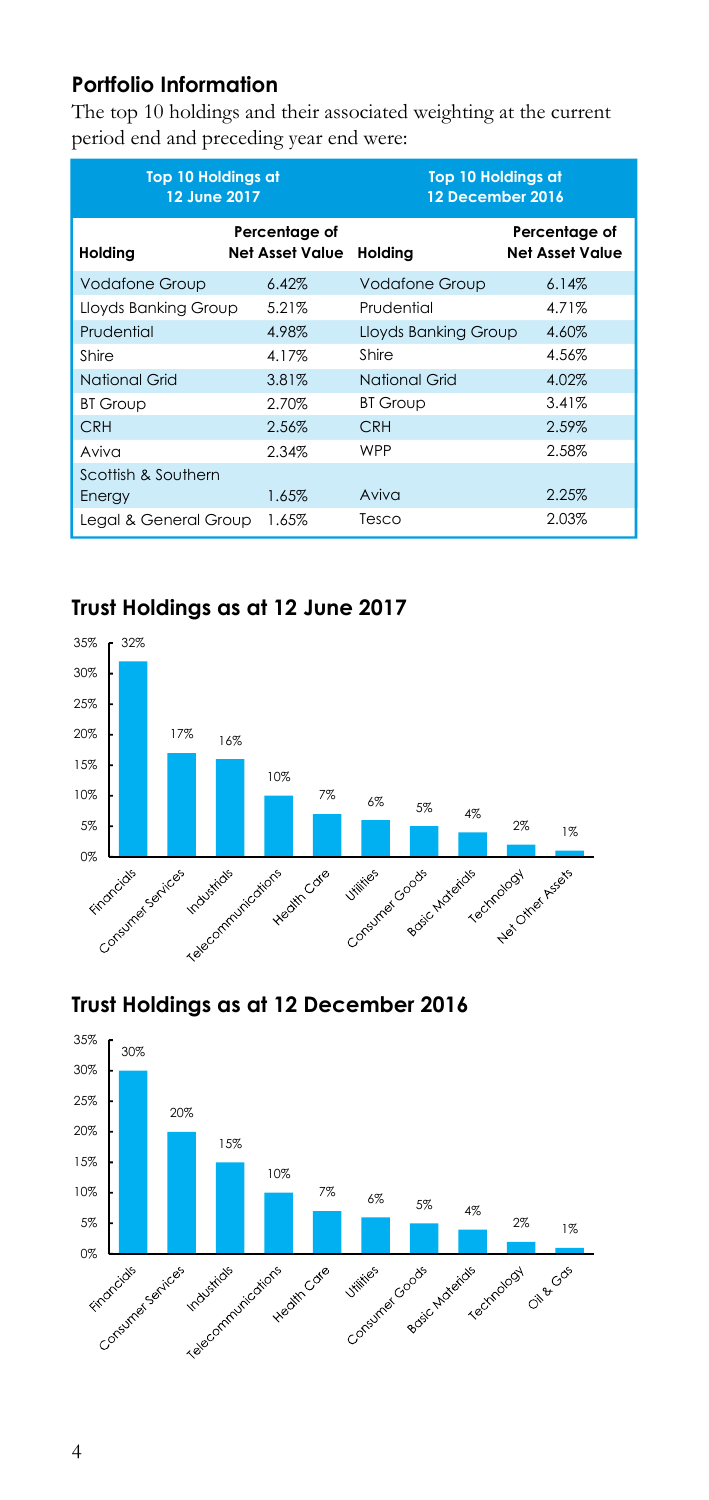#### **Manager's Investment Report**

During the period under review, the bid price of the Trust's R-Class distribution units rose by 9.55%. Although there is no published Index for those companies assessed as eligible by EIRIS, for comparison over the same period, the FTSE 350 Index (excluding Investment Trusts) rose by 9.34%; similarly, the broader based FTSE All-Share Index (excluding Investment Trusts) rose by 9.36%, both on a capital only basis (Source: Bloomberg).

#### **Past performance is not a guide to future performance. The value of investments and any income from them may go down as well as up.**

#### **Market/Economic Review**

In the aftermath of the UK vote to leave the European Union in the June 2016 referendum, Sterling fell to a 31-year low against the US Dollar. For UK investors, the weakness of Sterling enhanced returns from international equities. During the period under review, UK equities rose sharply for the first month then gave a more sedate performance before recording sharp gains in the final few weeks. Personal Goods, Forestry & Paper and Electronic & Electrical Equipment sectors led the market higher, while Oil Equipment, Services & Distribution, Industrial Metals & Mining and Fixed Line Telecommunications underperformed the FTSE All-Share Index. Economic indicators suggested the UK economy had weathered the post-referendum volatility well and the UK economic indicators remained broadly positive. In this stable environment, the Conservatives aimed to take advantage of their healthy opinion poll lead over Labour and grow their majority to make a success of Brexit by announcing a snap general election. However, Sterling weakened against the Euro during May on the back of a narrowing in the polls, which showed Labour making significant ground against the Conservatives, leading the market to doubt the probability of a more substantial Conservative majority in the June election, which ended up being the case. European markets pushed higher as investors saw the pro-EU economic reformer Emmanuel Macron succeed in his bid for the French presidency in May. Inflation has been steadily increasing since the EU referendum pushing up to 2.9% in May. However, the average wage growth of 2.1% year on year in the three months to March intensified the debate over how long the Bank of England may leave interest rates at the record low of 0.25%.

In the US, the presidential election was the focus of attention and Donald Trump's unexpected victory led investors to discount the prospect of fiscal stimulus in the form of increased infrastructure spending and tax cuts. Although the strengthening Dollar remains a significant impediment for revenue growth, the latest quarterly earnings season has been broadly encouraging with results from leading IT and banking stocks exceeding forecasts. Financials have also been boosted by expectations that the new Republican administration will loosen the regulatory regime for the banking sector. However, indications that the incoming Trump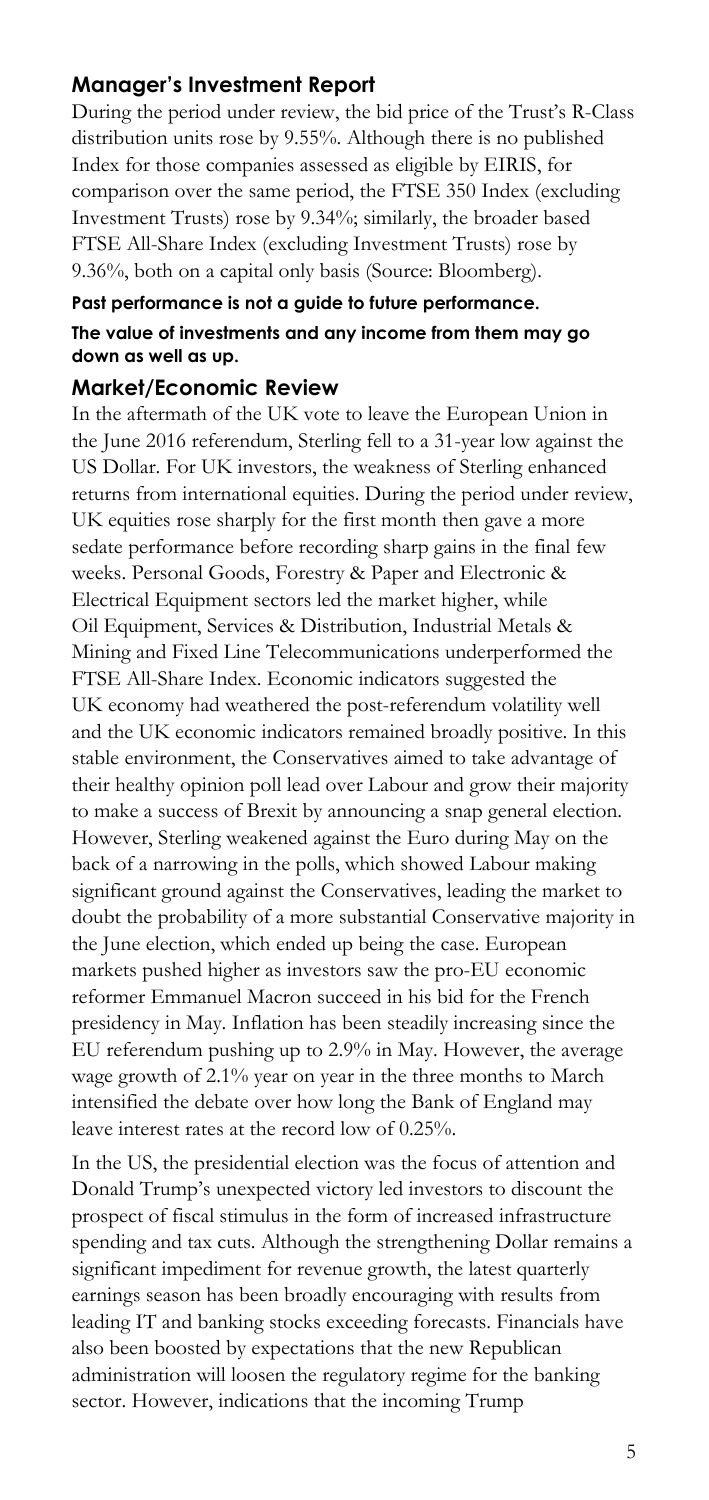# **Manager's Investment Report continued**

administration would herald a protectionist approach to US trade policy preoccupied investors at the turn of the calendar year. The performance of major oil producers and mining stocks mirrored commodity prices, with the oil price selling off to \$46 per barrel level as the review period drew to a close. Companies also continued to place a strong emphasis on cost cutting to maintain profit margins.

# **Trust Activity**

The Trust's selection process excludes the Tobacco and Military industries, while the Oil & Gas, Banks, Mining, Pharmaceuticals & Biotechnology and Beverages sectors are markedly underweight. Such exclusions are compensated for by an increased weighting in Life Insurance, Mobile Telecommunications and Financial Services.

There are three principal reasons for changes to the distribution of investments in the Trust: first, changes in the list of companies which meet the ethical criteria; secondly, changes in the FTSE 350 ex Investment Trusts Index at its quarterly review; and finally, changes due to corporate activity and takeovers.

FTSE rebalances the Index every quarter and companies added to the Index are only added to the Trust once confirmation of their acceptability for inclusion is received from EIRIS.

There were two Index reviews during the review period. At the quarterly Index review in December 2016, there were four additions and four deletions. ConvaTec Group, NewRiver REIT were new stocks added to the FTSE All-Share universe, whilst Nostrum Oil & Gas and Ferrexpo were promotions from the FTSE SmallCap Index; all of these stocks were subsequently assessed as eligible by EIRIS with the exception of ConvaTec Group that was deemed an unacceptable stock. These additions replaced NCC Group, Laird, DFS Furniture and Countrywide, which were all demoted to the FTSE SmallCap Index.

At the quarterly Index review in March 2017, there were two additions and three deletions. Sanne Group and Northgate were promotions from the FTSE SmallCap Index; both of these stocks were subsequently assessed as eligible by EIRIS. These companies replaced International Personal Finance, Brown (N.) Group and CMC Markets which were all demoted to the FTSE SmallCap Index.

There was significant cross-border merger and acquisition activity that impacted the Trust outside the reviews as Henderson Group was deleted in May, following its acquisition of Janus (US). The new company Janus Henderson Global Investors was listed in the US and Australia, with FTSE assigning US nationality, and was replaced by Stobart, which was promoted from the FTSE SmallCap Index.

The three largest stocks in the Trust at the end of the review period were Vodafone, Lloyds Banking Group and Prudential.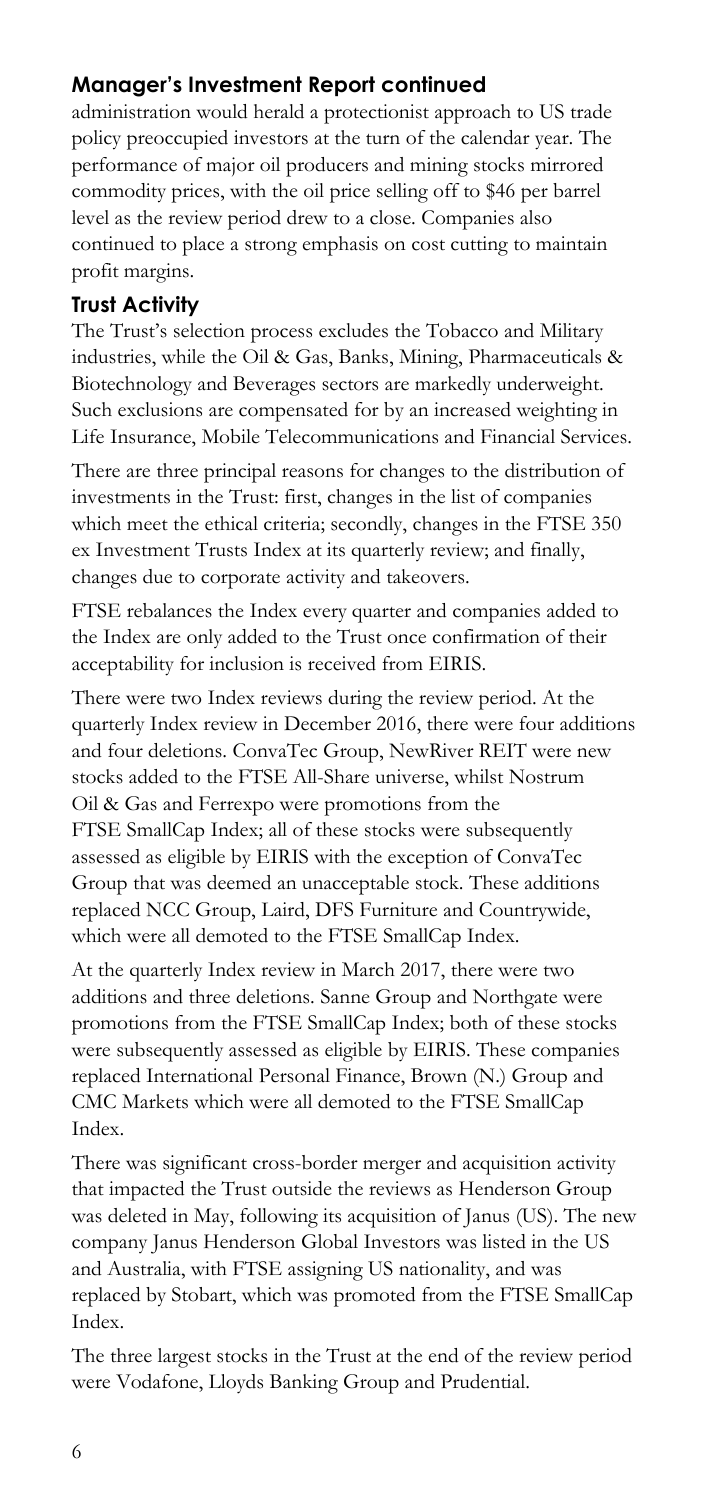# **Manager's Investment Report continued Outlook**

After triggering Article 50 of the Treaty of Lisbon on 29 March initiating the two years for Britain to negotiate an EU exit deal, David Davies, our Brexit Minister, is now in the process of determining our divorce settlement terms, with the first full round of negotiations in mid-July.

Following the depreciation of Sterling over the last twelve months since the referendum, inflation has now exceeded the 2% target and with the reduction in real wage growth and a weakening labour market, household spending is expected to ease.

On the flip side, UK factory output grew at the fastest rate since the mid 1990s as export orders are bolstered by Sterling's fall and domestic demand for manufactured goods remained strong, aiding the main FTSE UK indices to reach new highs during the review period.

The fall in the exchange rate is expected to be felt more strongly during 2017, raising questions about future growth expectations, and given this backdrop of uncertainty, the Trust remains well positioned to capture the performance of the Index.

Legal & General Investment Management Limited (Investment Adviser) 5 July 2017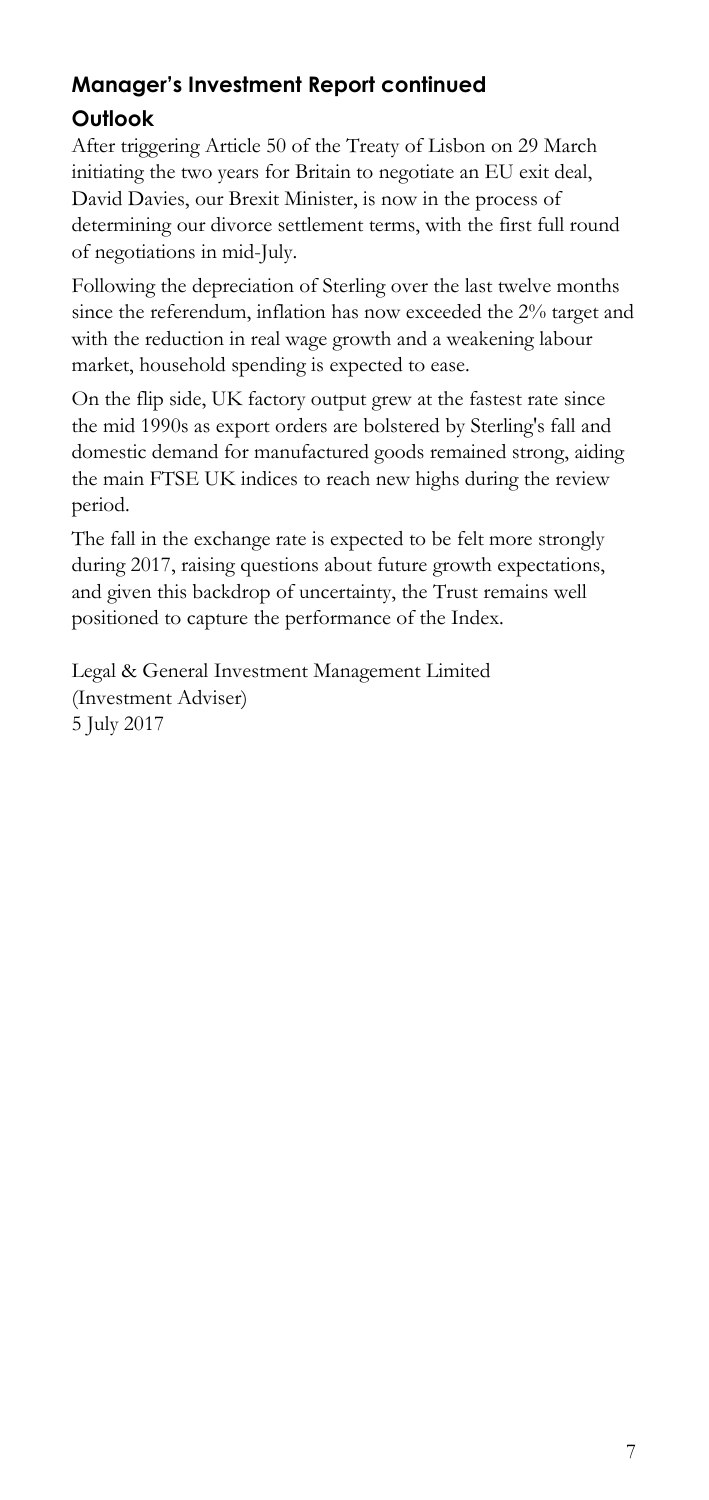#### **Manager's Report and Accounts**

Copies of the most recent Interim and Annual Long Form Manager's Reports are available free of charge by telephoning 0370 050 0955, by writing to the Manager or are available on the internet at www.legalandgeneral.com/investments/fundinformation/managers-reports.

Call charges will vary. We may record and monitor calls.

#### **Dual Pricing Arrangement**

The Manager's fixed dual pricing arrangement has a set spread to account for the costs of transacting in a particular Trust. Where the Manager operates a box through which unit subscriptions and unit redemptions are netted into a single trade instruction to the Trustee, the netting reduces the actual transaction costs and this generates a revenue to the Manager. The revenue generated from this activity is calculated on a monthly basis and returned to the Trust in the form of a payment from the Manager. This provides an enhanced return to the Trust, through the size of any return will be dependent on the size of subscriptions and redemptions.

#### **Minimum Investment Amounts**

The minimum initial lump sum investment amounts for each class are as follows:

| R-Class                 | 4.500              |
|-------------------------|--------------------|
| $F$ -Class <sup>*</sup> | 4.500              |
| I-Class                 | $\sqrt{1,000,000}$ |

In addition, monthly contributions can be made into the R-Class and F-Class, with a minimum amount of  $f<sub>1</sub>50$  per month.

\* F-Class units are only available to:

- i) investors who have received advice from authorised intermediaries and platforms in relation to their investment in units in the Trust and
- ii) authorised intermediaries or distributers who the Manager reasonably considers will adequately bear the costs of marketing to and acquiring investors at no or limited cost to the Manager, and to whom the Manager has confirmed that such distributer or investor meets the criteria for investment in such units.

#### **Other Information**

The information in this report is designed to enable unitholders to understand how the Trust has performed during the period under review and how it is invested at the period end. Further information on the activities and performance of the Trust can be obtained by telephoning 0370 050 0955 or by writing to the Manager.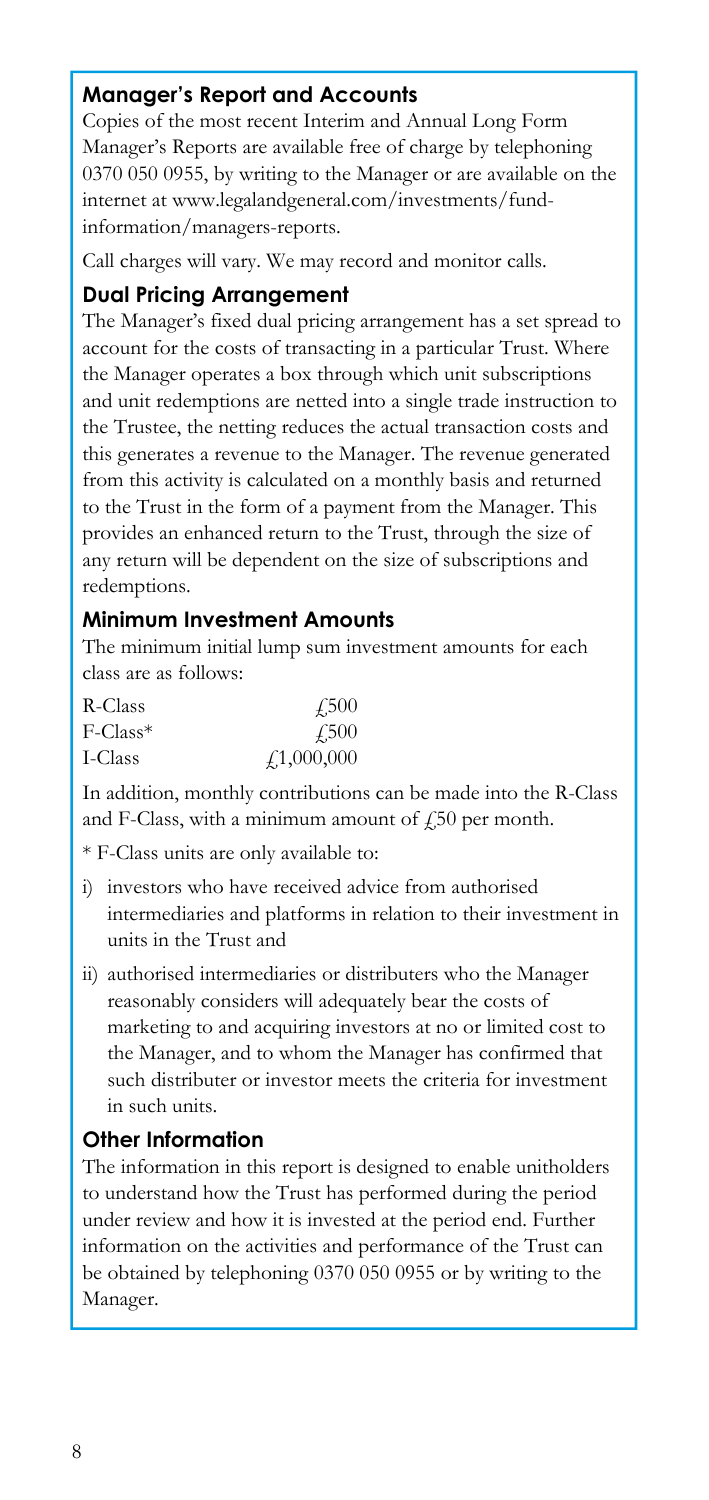# **Significant Changes**

# **Change of FMF for R-Class**

With effect from 6 June 2017, the Fund Management Fee (FMF) has been reduced from 1.15% to 0.95%.

# **Removal of Initial Commission**

With effect from 6 June 2017, initial commission will no longer be paid on the Trust. The initial commission was intended to reflect the costs incurred by the product provider and the intermediary for setting up and selling the business, however, Legal & General no longer consider it appropriate to continue to pay commission on such transactions.

# **Authorised Fund Manager**

Legal & General (Unit Trust Managers) Limited Registered in England and Wales No. 01009418 Registered office: One Coleman Street, London EC2R 5AA Telephone: 0370 050 3350 Authorised and regulated by the Financial Conduct Authority

Call charges will vary. We may record and monitor calls.

# **Trustee**

Northern Trust Global Services Limited 50 Bank Street, Canary Wharf, London E14 5NT Authorised by the Prudential Regulation Authority and regulated by the Financial Conduct Authority and the Prudential Regulation Authority

# **Independent Auditors**

PricewaterhouseCoopers LLP 7 More London Riverside London SE1 2RT